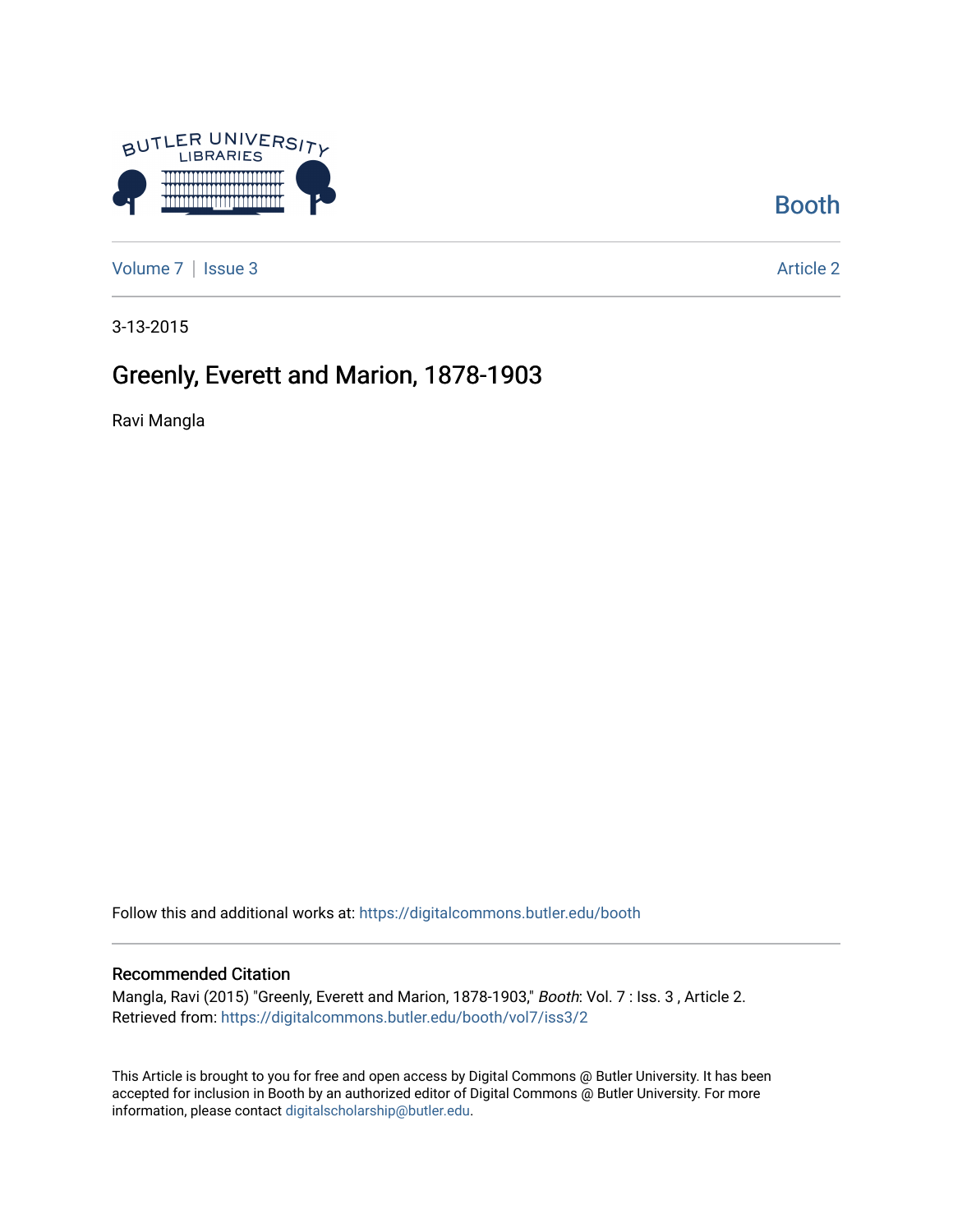### Greenly, Everett and Marion, 1878-1903

#### Abstract

(from The Complete and Unabridged History of North American Aviation)

#### Cover Page Footnote

Greenly, Everett and Marion, 1878-1903 was originally published at [Booth](http://booth.butler.edu/)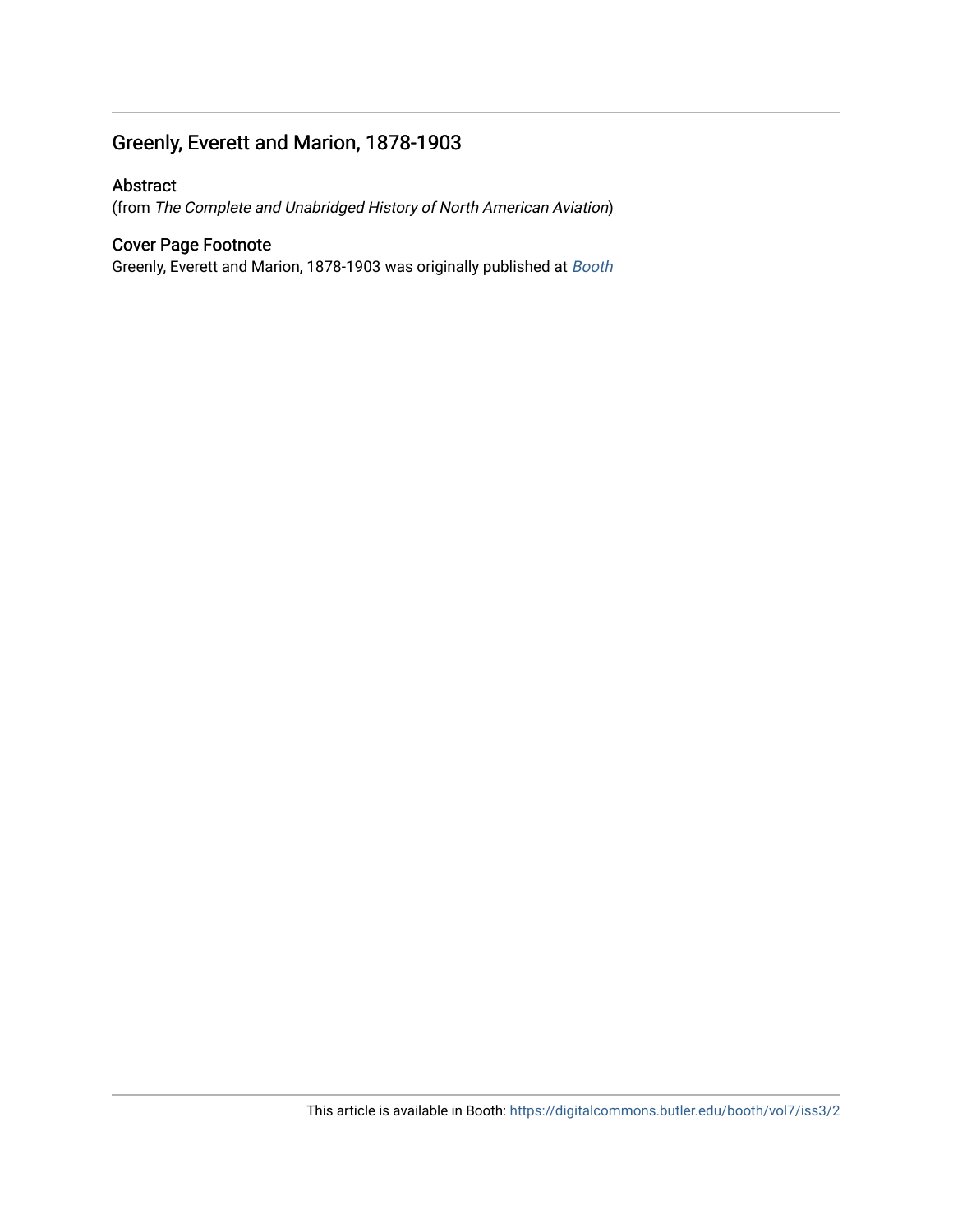

# **Greenly, Everett and Marion, 1878-1903**

(from *The Complete and Unabridged History of North American Aviation*)

Fiction by Ravi Mangla

*I will ascend above the heights of the clouds; I will be like the most High.* — Isaiah 14:14

 $\mathbf B$  orn in the loft of a barn, the Greenlys were preternaturally fascinated with matters of elevation. Their mother described them as dreamy boys, slow to respond when summoned, content to pass the hours watching the clouds traipse across the firmament. At seven they each broke a leg leaping from the roof of their farmhouse with sheaves of goose feather pinned to their sleeves. Forays into handmade parachutes yielded similar results. A preacher from the neighboring town ascribed their gravely impaired judgment to a fever in early infancy, for which he was beckoned to deliver the last rites. Their time at school was marred by a series of petty indiscretions, which led ultimately to their expulsion at the age of nine. The brothers procured work at a leather tannery, scraping hair fibers from raw hide and soaking them in brine. At night they took turns reciting entries from Mouillard's *L'Empire de l'Air*, incapable of understanding a single word of the French text. When their mother succumbed to consumption in the winter of 1895, the Greenlys, devastated, released a black balloon bearing a lock of her hair, following it until it narrowed to a pinprick.